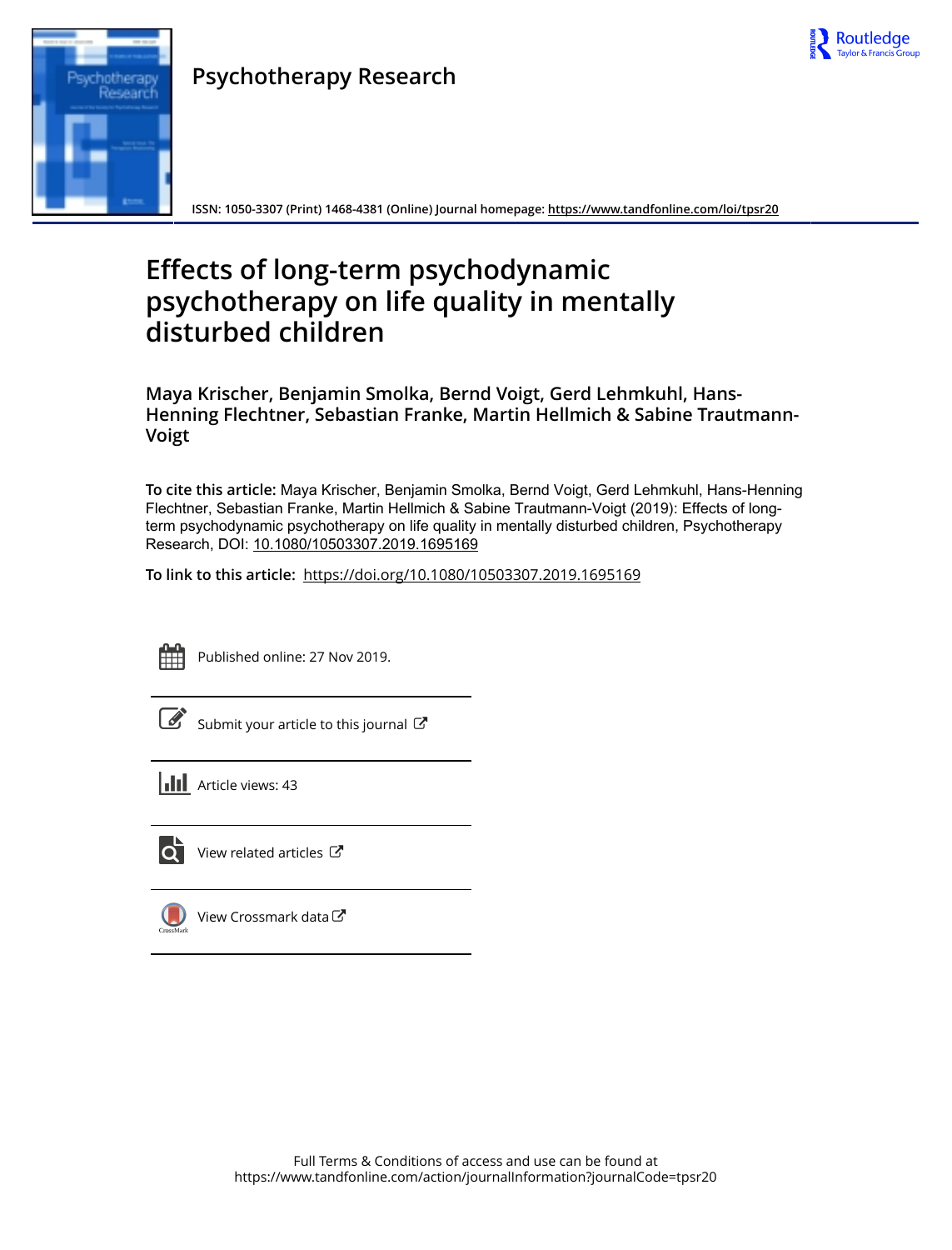

# <span id="page-1-0"></span>Effects of long-term psychodynamic psychotherapy on life quality in mentally disturbed children

## MAYA KRISCHER<sup>1</sup>, BENJAMIN SMOLKA<sup>1</sup>, BERND VOIGT<sup>2</sup>, GERD LEHMKUHL<sup>1</sup>, HANS-HENNING FLECHTNER<sup>3</sup>, SEBASTIAN FRANKE<sup>4</sup>, MARTIN HELLMICH<sup>5</sup>, & SABINE TRAUTMANN-VOIGT<sup>2</sup>

 $^1$ Department of Child and Adolescent Psychiatry, Psychosomatics and Psychotherapy, University Clinic of Cologne, Cologne, Germany; <sup>2</sup>Cologne Bonn Academy for Psychotherapy (KBAP), Cologne, Germany; <sup>3</sup>Hans-Henning Flechtner, Department of Child and Adolescent Psychiatry, Psychotherapy and Psychosomatic Medicine, University Clinic of Magdeburg, Magdeburg, Germany; <sup>4</sup>Institute of Developmental Science and Special Education, University of Siegen, Siegen, Germany & <sup>5</sup>Institute of Medical Statistics and Computational Biology, University Clinic of Cologne, Cologne, Germany

(Received 12 April 2019; revised 11 November 2019; accepted 11 November 2019)

### Abstract

Objective: Long-term psychodynamic psychotherapy for children aims not only at improving symptoms but also at changing the quality of life. To our knowledge, no studies exist to date that focused on both aspects. In this paper, we investigated changes in problem behavior and health-related quality of life based on long-term psychodynamic psychotherapy with children suffering from emotional and behavioral disorders. Method: We investigated 76 children in the treatment group and analyzed pre- and post-treatment symptoms. Furthermore, we compared the outcome data with a control group of 27 children of similar age and diagnoses who received no psychotherapy, both under routine care conditions. The children included in the study were treated on average for 66 sessions. Parent and adolescent ratings on the Achenbach Scales and the Quality of Life Inventory for Adolescents were compared before and after treatment. **Results:** We found a highly significant improvement of internalizing symptomatology based on parent ratings with a large effect. Different from prior investigations based on short-term psychodynamic psychotherapy we found changes in quality of life with large effects. Conclusion: These findings indicate that long-term psychodynamic treatment can improve life quality in children beyond symptom change.

Keywords: children; routine treatment; psychodynamic psychotherapy; effectiveness; psychopathology; life quality

Clinical or Methodological Significance of the Article: This article can contribute to improving the knowledge of longterm child psychotherapy and its effects on changing the quality of life in children with different psychopathology. The results indicate that long-term psychodynamic psychotherapy can bring an add-on to pure symptom change for children suffering from mental disorders.

### Introduction

Among children with emotional and behavioral psychiatric symptoms both psychodynamic and cognitive behavioral psychotherapies have been proved to be effective (Esser & Blank, [2011;](#page-8-0) Goodyer et al. [2017;](#page-9-0) Palmer, Nascimento & Fonagy, [2013](#page-9-0); Walter et al., [2017;](#page-9-0) Weitkamp, Daniels, Romer & Wiegand-Grefe, [2017\)](#page-9-0). Empirical superiority of short-term symptom reduction has been stressed by investigators researching cognitive behavioral psychotherapy (Johnson & Friborg, [2015](#page-9-0)). The superiority of longterm effectiveness with respect to improving personality and family functioning is stressed by investigators focusing on psychodynamic psychotherapy (Kronmüller et al., [2005](#page-9-0); Leichsenring & Rabung, [2008](#page-9-0), [2011;](#page-9-0) Trowell et al., [2007\)](#page-9-0). Few studies with children and adolescents have focused on the effects of longterm treatment.

Correspondence concerning this article should be addressed to Maya Krischer, Department of Child and Adolescent Psychiatry, Psychosomatics and Psychotherapy, University Clinic of Cologne, Robert-Koch-Str. 10, 50931 Cologne, Germany. Email: [Maya.Krischer@uk-koeln.de](mailto:Maya.Krischer@uk-koeln.de)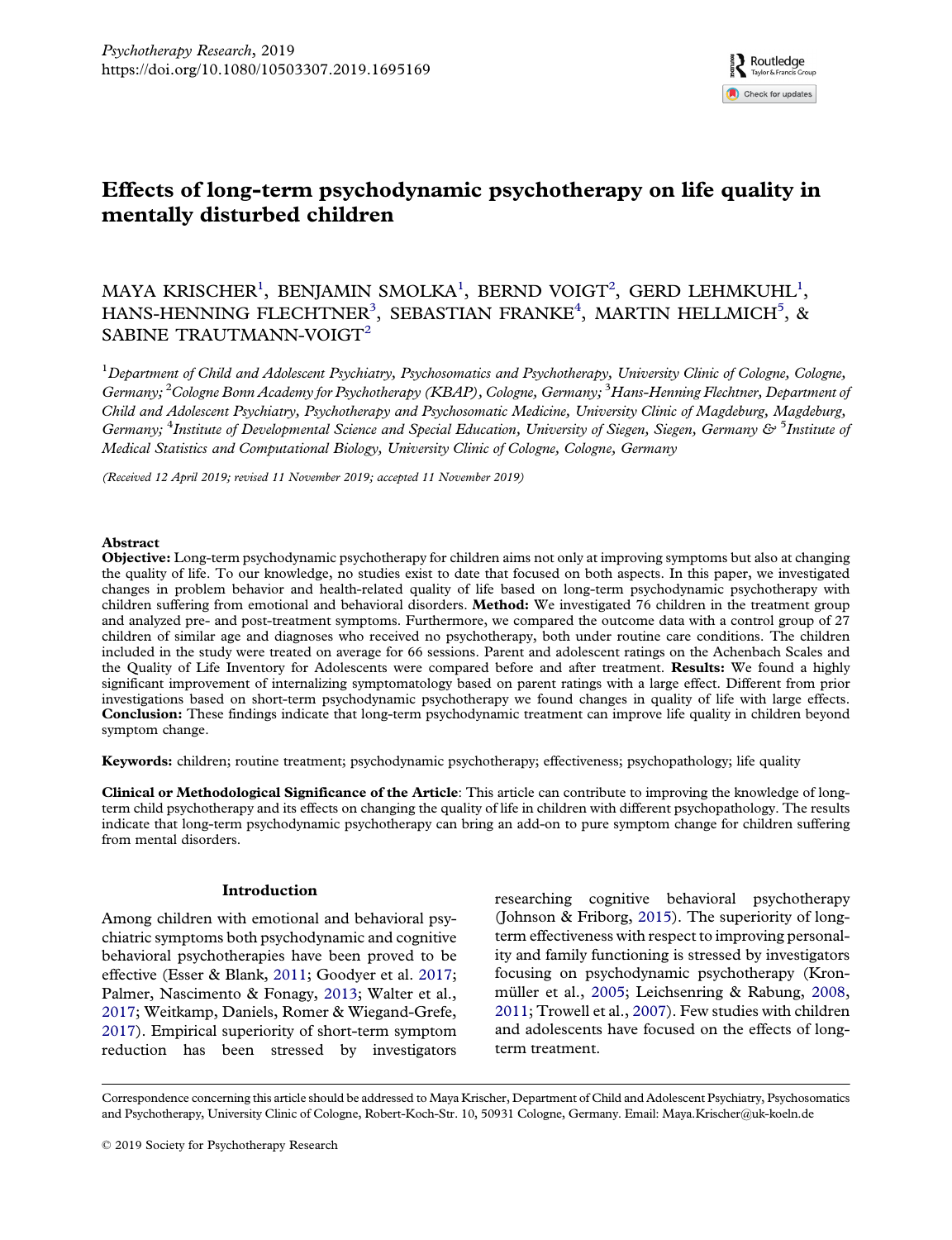### <span id="page-2-0"></span>2 M. Krischer et al.

Muratori and co-workers (Muratori, Picchi, Bruni, Patarnello & Romangnoli, [2003\)](#page-9-0) reported the benefits of both immediate and delayed onset long-term effects of time-limited psychodynamic psychotherapy in children with internalizing disorders. In adults with mood and anxiety disorders the Helsinki Psychotherapy Study found a superiority in the effectiveness of long-term over short-term psychodynamic psychotherapy (Knekt et al., [2008](#page-9-0)), especially on psychosocial functioning but not on the quality of life (Knekt et al., [2015](#page-9-0)). Target and Fonagy ([1994](#page-9-0)) showed the efficacy of high-frequent psychoanalytic psychotherapy in children with emotional and disruptive disorders (Fonagy & Target, [1994](#page-9-0)). Their findings indicated that more intensive treatment led to greater improvements in children with emotional disorders, independent of treatment length and that younger children showed greater benefit than older ones (Target & Fonagy, [1994\)](#page-9-0).

Moreover, effectiveness studies have focused almost entirely on symptom improvement in preand post-treatment comparisons. There is a lack of studies examining other parameters of improvement such as the children's and adolescents' general or health-related quality of life before and after treatment. Including such outcome criteria to assess treatment, effectiveness is especially indicated for psychodynamic psychotherapy since its aim is explicit to improve not only symptomology but also the general quality of relationships and the entire spectrum of emotional processing (Jakobsen et al., [2007\)](#page-9-0).

Recently, clinical interventions increasingly demand quality of life as an additional outcome criterion for psychotherapy. Researchers point out that including quality of life conveys more information on the patients' well-being than only symptom improvement (Ravens-Sieberer et al., [2009,](#page-9-0) [2013\)](#page-9-0). The few studies, which investigated life quality change in children with psychodynamic psychotherapy, have addressed components of the healthrelated quality-of-life construct. Nemirovski Edlund and co-workers (Nemirovski Edlund, Thorén & Carlberg, [2014](#page-9-0)) focused on symptom improvement and change of psychosocial functioning under outpatient routine care conditions administering psychodynamic psychotherapy to 207 children between 4 and 12 years of age with a large spectrum of psychiatric problems. Results showed an overall improvement regarding general functioning in daily life as well as a significant improvement of prosocial behavior after treatment. Another study included 218 adolescents and young adults from 14 to 24 years of age with anxiety and depressive symptoms and presented similar findings (Nemirovski & Carlberg, [2016\)](#page-9-0). Weitkamp and co-workers (Weitkamp, Claaßen, Wiegand-Greve & Romer, [2014\)](#page-9-0) reported that a

lack of life quality was attributed to internalizing pathology rather than externalizing pathology among children and adolescents. Only few studies included quality of life as an outcome criterion to evaluate the treatment effectiveness of cognitive behavioral psychotherapy among children and adolescents. In their research, Weidle, Ivarsson, Thomsen, Lydersen and Jozefiak ([2014\)](#page-9-0) showed that including quality of life served as a reliable external criterion to assess the treatment efficacy for children with obsessive-compulsive disorders.

In the current study, we investigated the change in emotional and behavioral problems and healthrelated quality of life among child and adolescent therapy patients with long-term psychodynamic treatment under routine care conditions in a semicontrolled study design, using parent and adolescent patient ratings. In accordance with the findings mentioned above, we expected a significant reduction in parent and patient-rated emotional and behavioral problems (1). Furthermore, we expected that the life quality of children and adolescents diagnosed with different mental disorders improves significantly with long-term psychodynamic treatment from a patient and parent perspective (2). The explicitly targeted treatment goals of psychodynamic treatment, such as improving general well-being as well as social and emotional functioning—as parameters of quality of life—were investigated.

### Method

### Participants

Treatment group. All participants were children and adolescents who sought psychodynamic treatment, who met ICD-10 criteria for at least one mental disorder, were able to attend weekly treatment appointments and had an overall positive prognosis for outpatient treatment according to clinical judgment. Although not measured systematically, based on routine referrals, to most patients psychotherapeutic treatment, in general, was recommended by referring pediatricians rather than suggesting psychodynamic treatment per se. Therefore, patients applied at the KBAP (Koeln Bonn Academy of Psychotherapy) mostly based on living vicinity rather than the explicit choice of psychodynamic psychotherapy.

Exclusion criteria were drug addiction, psychotic symptomology, and the need for inpatient treatment. The long-term treatment of all included children was authorized and paid by the German-public health insurance system, based on their ICD-10 diagnoses. The psychotherapy sessions of the child were accompanied by council sessions with a parent or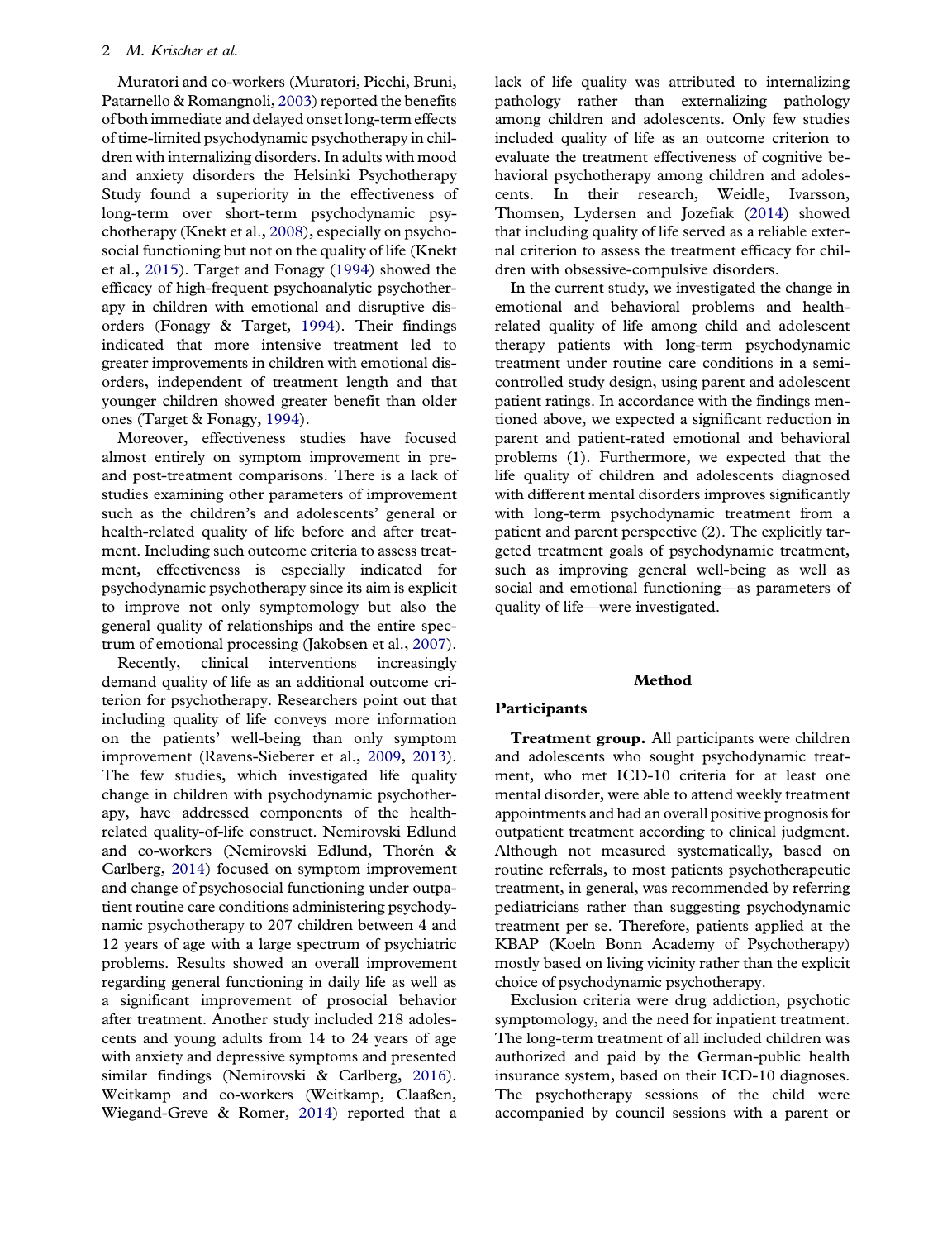caregiver, every fourth session, according to the regulations of the German health care system. The study was approved by the Ethics Committee of the University Clinic of Cologne (Approval 07-194, 2008) and written informed consent was obtained from all children, youths, and parents who participated in the study, before testing.

The sample consisted of 76 children and adolescents who were included in the study at time one (T1) and completed either (56 CBCL) parent or (34 adolescent YSR) self-report assessments at time two (T2) after undergoing long-term psychodynamic treatment. Of the 34 YSR completers 15 of their parents filled out CBCL reports. In 20 cases only YSRs were completed but no CBCLs. This was based on the fact that in the treatment of older adolescents parents were no longer included. Of all 76 participants, at the beginning 61 were accompanied by parent (or caregiver-) -sessions. The patients received, on average, 66 sessions of treatment  $(SD = 21.3;$ minimum of 16, maximum of 120 sessions) over the average duration of 30 months. All psychotherapies started out as long-term treatments, meaning that at the beginning over 50 sessions were approved by the health care insurance based on the diagnosis and treatment prognosis of each patient. Of all 76 treatments, 61 lasted over 50 sessions and 15 were finished or discontinued after 16–48 sessions. Therefore, the number of sessions ranged from 16 to 120.

The mean age of the participants in the treatment group at the beginning of treatment was 12 years  $(SD = 3.7;$  range 4–17 years). Of the 76 participants, 52 were girls (68%) and 24 boys (32%). Locus of education varied:  $n = 6$  (7.9%) attended a basic level of public school or a special school for learning disabilities,  $n = 26$  (34.2%) a medium level of public school and  $n = 13$  (17.1%) a high level of the Germanpublic school system (in 21 cases the information was missing). Ninety-two percent had German nationality and eight percent a different national background.

The diagnoses for both groups were routinely given by an experienced licensed child and adolescent psychotherapist according to ICD-10, based on the initial clinical evaluations with the patients and their parents. The majority of patients suffered from internalizing symptoms such as depression (15.8%), emotional disorders (15.8%), anxiety disorders (14.4%), and adjustment disorders (22.4%); fewer had externalizing symptoms such as hyperkinetic and conduct disorders (18.4%). Of all patients, 36.8% had a secondary diagnosis, mostly emotional disorders (25%).

The 45 participating psychotherapists held a master's degree in education, psychology, or social work and were under continuous training and supervision to become a psychodynamic child and adolescent psychotherapist. They were, on average, 36.3 years old, had 4.7 years of psychotherapy education and practice; 43 were female and 2 male; 24 treated one patient of the sample, 15 therapists treated 2 participating children and six therapists treated 3 to 4 patients. Before starting to treat psychotherapeutic cases, the therapists had finished their intermediate examination, passed at least 50 h of training analysis, 200 h of theory and diagnostic assessment. All treatments were accompanied by a constant supervision at the ratio 1 h of supervision to 4 h of therapy. All supervisors were licensed psychodynamic child and adolescent psychotherapists, approved by the German administration.

Control group. The control group consisted of 27 child and adolescent patients who applied for a psychodynamic psychotherapy but were placed on a waiting list due to missing treatment availabilities. Timing of application determined treatment assignment. If treatment was available the patient entered the treatment group; if treatment was not available, the individual was assigned to a control condition. There was no prerequisite criterion that determined which patients entered the control group. During the assessment time of the control group, the patients did not receive any psychotherapeutic treatment. The treatment and the control group did not differ significantly regarding gender ( $\chi^2$  = 0.04;  $p$  = .851) but differed in age ( $t$  = 2.9;  $p = .004$ ). At the initial assessment (T1) the mean age of the 27 control patients was 14.3 years  $(SD = 2.7;$ range 8–17 years), 66.7% were girls and 33.3% were boys. The study period for the patients of the control group lasted on average 6.2 months  $(Max = 13)$ months;  $Min = 3$ ;  $SD = 2.5$ ). School attendance and family demographics did not differ between the study and control group ( $\chi^2$  = 1.0–4.1,  $p$  = .090–.673). Of the control group, 96.3% had German nationality and 3.7% a different national background which did not differ from the study group ( $\chi^2 = 0.55$ ;  $p = .457$ ). Diagnoses did not differ in both groups ( $\chi^2$  = 5817; p = .121). Patients of the control group had mostly depressive and emotional psychopathology (33.9%), adjustment disorders (18.5%), fewer hyperkinetic or conduct disorders (7.4%).

### Procedure

The initial assessments of patients and their parents took place before referral to a psychotherapist or to the control group (T1t). The second assessment in the study group were conducted at the end of treatment, within the last two sessions of treatment (T2t). The psychodynamic psychotherapy was not accompanied by any other additional treatment. In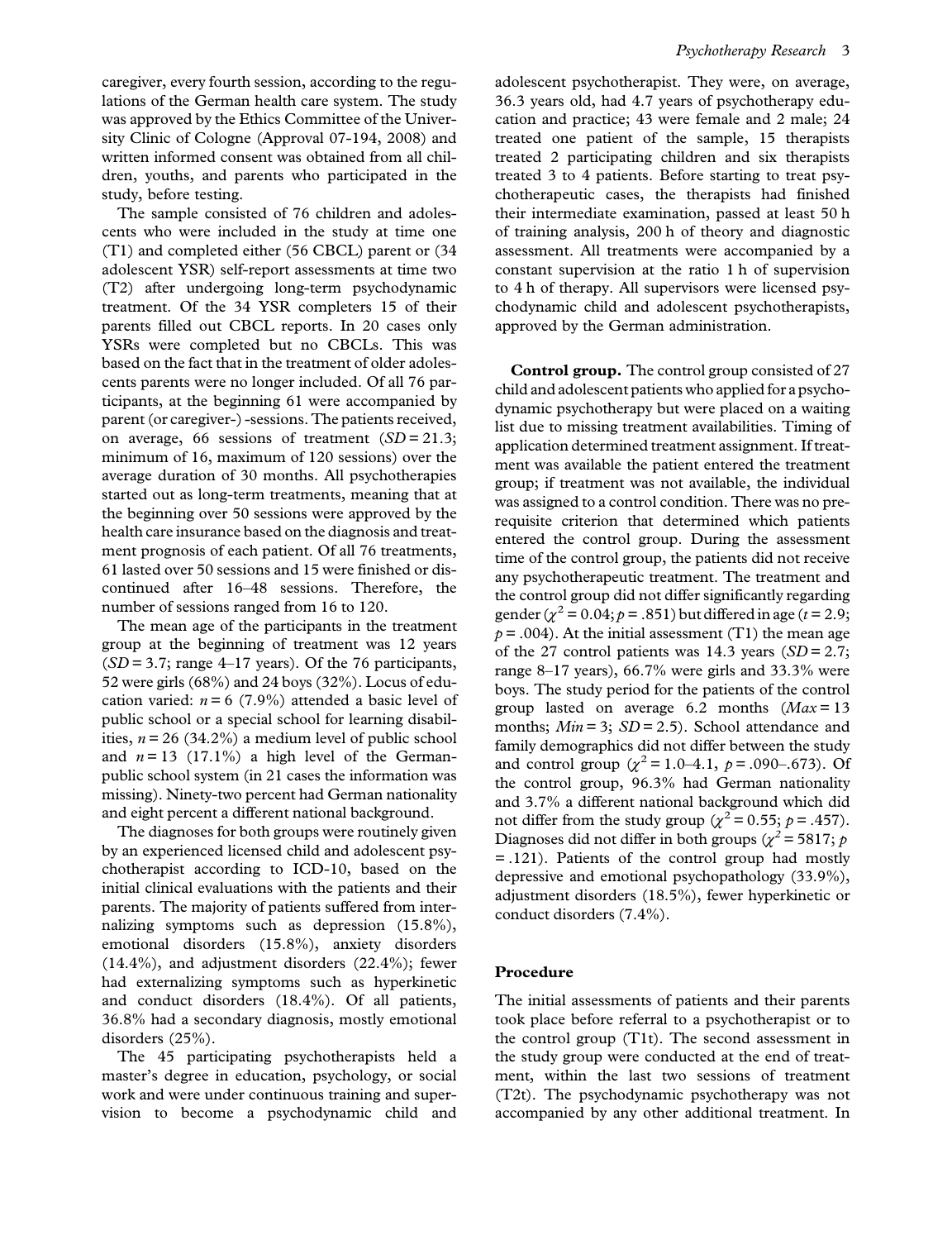<span id="page-4-0"></span>one case the therapy was interrupted for a couple of weeks by an inpatient treatment. One case in the treatment group received anti-stimulant medication for ADHD throughout the treatment. No one in the control group received this treatment.

The first assessment time (T1c) for the control group took place after the initial interview with an assigned and licensed child and adolescent psychotherapist. The therapist assessed the patient according to ICD-10, evaluated the indication for psychotherapy and transferred the patient to the control group if there were no availabilities at that time. At the end of the waiting period, the second assessment (T2c) was carried out before transferring the patient into an available treatment. No selection was made based on any characteristics of the patient. During the study period, no treatment or any type of psychological support was offered.

### **Instruments**

Child Behavior Checklist (CBCL). The Child Behavior Checklist (Döpfner, Plück, Kinnen & Arbeitsgruppe Deutsche Child Behavior Checklist, [2014\)](#page-8-0) is a well-validated 118-item parent report that measures behavioral problems and competencies in children and adolescents, aged from 4 to 18 years. The questionnaire is aggregated to eight narrowband syndrome scales and three broadband scales (Internalizing, Externalizing Problems, and Total Score). The CBCL provides standard values for age and gender. The standardization was conducted with students, psychiatric outpatients, and inpatients. The internal consistency  $(\alpha > .90)$ , the retest-reliability five months later ( $r<sub>tt</sub>$ = 0.86–0.90), as well as the satisfactory to good factorial validity, was proved for the German version of the CBCL (Döpfner et al., [2014\)](#page-8-0).

The Youth Self-Report (Döpfner et al., [2014](#page-8-0)) is a wellestablished 112-item self-report instrument for adolescents ranging from 11 to at least 18 years of age and assesses competences and behavioral problems. It consists of the same scales as the CBCL. The Internalizing composite consists of the anxious/depressed, somatic complaints, and social withdrawal subscales. The Externalizing composite consists of aggressive and delinquent behavior subscales. The YSR is one of the most applied instruments to measure symptomatology in children and adolescents in German studies and presents a high internal consistency (mean Cronbachs  $\alpha =$ . 90), and a sufficient test–retest-reliability after five months ( $r_{tt} \geq .70$ ) (Döpfner et al., [2014](#page-8-0)).

Quality of live self-report questionnaire for children and adolescents, based on parent, child and adolescent perspective. (LKJ-E- KJ, Flechtner et al., [2002](#page-8-0)) Flechtner and co-workers (Flechtner,Möller, Kranendonk, Luther & Lehmkuhl, [2002](#page-8-0)) developed an 86 item questionnaire to measure health-related life quality among children and adolescents from 10 up to 18 years of age. According to the concept of quality of life based on the well-known model by Aaronson and co-workers (Aaronson et al., [1993\)](#page-8-0), the questionnaire addresses physical, mental–emotional, and social domains. The children's version is validated for an age spectrum from 10 to14 years, the youth version for individuals between 14 and 18 years of age. The questionnaire is aggregated into four functional scales (one emotional and three social functioning scales) with four response categories which reflect emotional and social aspects of life quality and the overall quality of life scale (with seven categories from  $1 = \text{very bad to } 7 = \text{very good}$ . In addition, the questionnaire contains symptom scales (emotional, physical, and social symptomatology) that were not included in the analyses in this article. The scale emotional functioning is operationalized to assess mood, anxiety, and self-esteem, the social functioning scales to assess social interaction and leisure time behavior regarding family, siblings, and peers.

The reliability of the instrument was measured based on a survey of 700 families and resulted in good internal validity ranging from  $\alpha = 0.76$  to 0.91 (Flechtner et al., [2000](#page-8-0)).

In order to investigate construct validity (item-discriminant and item-convergent validity), the multitrait scaling technique was used to determine if the items could be summarized into a smaller number of scales. Item-scale correlations were investigated and item convergent validity was defined as a Pearson's correlation coefficient of  $r > 0.4$ . Further item discriminant analysis was carried out, investigating the correlation of each item with all scales. Scaling success was defined as a higher item-scale correlation with the own scale than with other scales. The  $r = 0.4$ criterion for item-scale convergent validity was surpassed in all cases and the tests regarding the itemdiscriminant validity revealed no scaling errors of items. Furthermore, predefined groups of patients were used to evaluate clinical validity, i.e., exploring to what extent the measure is able to discriminate between clinically distinct groups of patients (known-groups comparison) (Flechtner et al., [2000](#page-8-0), [2002\)](#page-8-0).

According to Oroba and co-workers (Oroba, Rodrigues, Myles, Zee, & Pater, [1998\)](#page-9-0), a mean increase of 10–20 points on quality-of-life scales indicates a moderate and over 20 points a large change that is clinically significant.

Moreover, sociodemographic data were recorded using a self-report documentation form.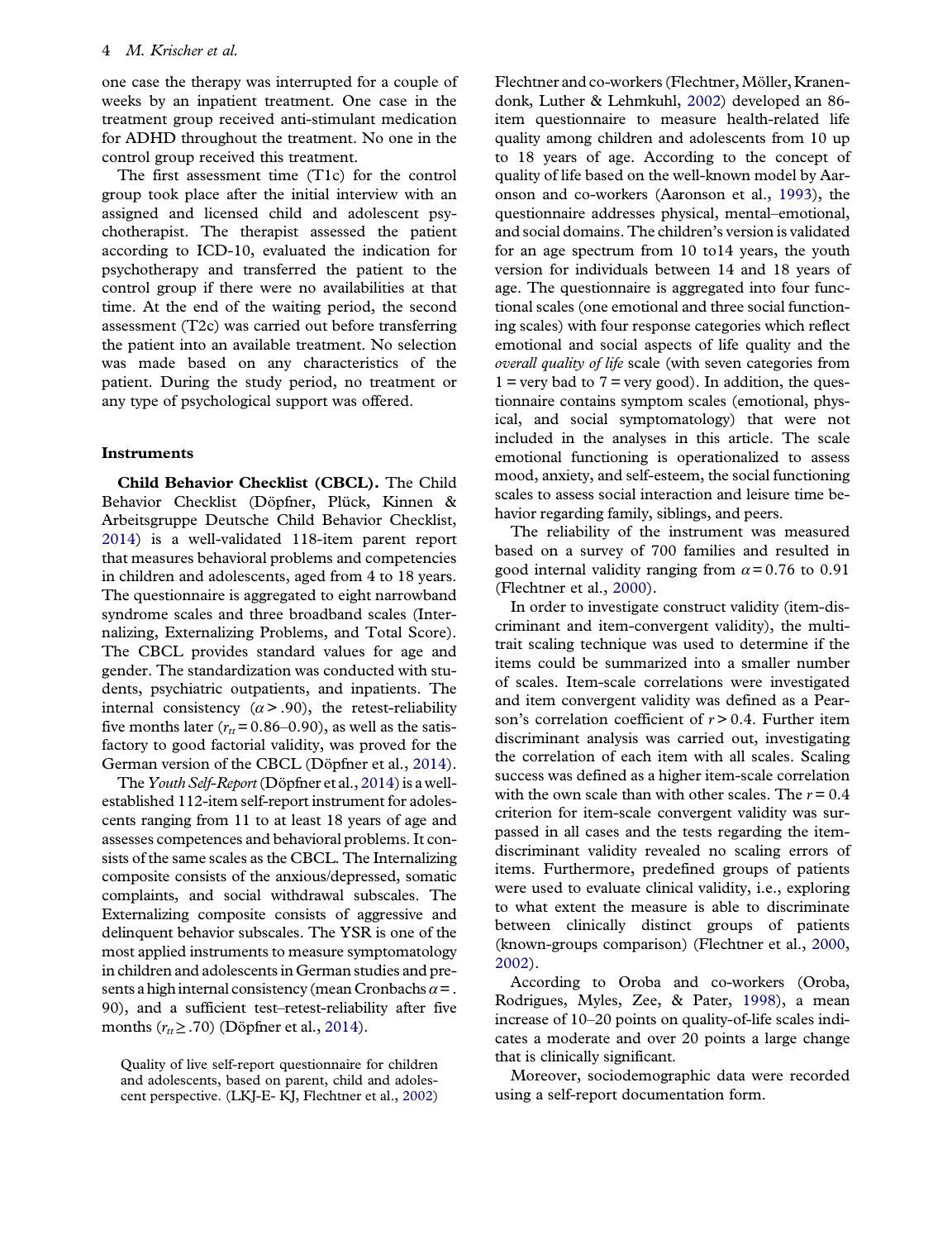### <span id="page-5-0"></span>Statistical analysis

Analyses of skewness and kurtosis, as well as the calculation of Q–Q-plots, indicated that deviation from normality is practically noncritical and suggests no violation on any scale (Miles & Shevlin, [2007\)](#page-9-0). As a result, parametric tests were applied to analyze differences prior and after treatment for each instrument using dependent *t*-tests. For the comparison of differences between the treatment group and the control group, we used covariance analysis adjusting for baseline.

In order to ensure that alpha error did not exceed the conventional risk of 5%, the significance level was adjusted by Bonferroni–Holm correction (Kowalski & Enck, [2010\)](#page-9-0). The calculation of local alpha level for the treatment and control group yielded 73 conducted t-tests, leading to an alpha correction of  $p = .00068$ . Moreover, we calculated effect sizes using Cohen's  $d$  for  $t$ -tests and partial etasquare  $(\eta_{part}^2)$  for covariance analyses (Cohen, [1988\)](#page-8-0). According to Cohen  $d = .20$  describes a small,  $d = .50$  average and  $d \ge .80$  a high effect. A partial eta-square of  $\eta_{part}^2 = 01$  applies for a small,  $\eta_{part}^2$ =.06 an average and  $\eta_{part}^2$ .14 for a high effect. Note that in specific cases,  $\eta_{part}^2$  can be easily converted to  $d$  (Cohen, [1988](#page-8-0)). The clustering due to therapist was investigated by a linear mixed model allowing for separate residual variances in treatment groups. Intra-class correlation (ICC) due to therapist was calculated from estimated variance components. Since ICCs in the treatment group were generally negligible for all considered instruments, i.e., well below 0.001, only results from covariance analysis are given.

Statistical analyses were done with SPSS Statistics 25 (IBM Corp, Armonk, NY, USA) and Stata 15.1/ SE (StataCorp LLC, College Station, TX, USA).

### Results

(Hypothesis 1) Reduction in parent and patient-rated emotional and behavioral problems

(a) Pre–post comparison of symptoms within the treatment group. Prior to treatment parents reported on average on broadband scales of the CBCL internalizing symptoms  $(M = 17.3)$  and total scores  $(M = 50.2)$  in the high clinical range  $(T > 70)$  and externalizing symptoms  $(M =$ 13.9) in a clinical range  $(T > 64)$ . Patients reported their symptoms on the broadband scales of the YSR on average in a high clinical range  $(T > 66)$  regarding internalizing problems  $(M = 22.8)$  and the total score  $(M = 85.3)$  while their externalizing problems

 $(M = 16.3)$  were in a clinical range  $(T > 59)$ . In comparison, for the second testing time T2, the testing revealed a clinically significant symptom reduction based on parent ratings and self-report ratings by at least six points on average to a non-clinical range for parent's evaluation (CBCL)  $(T < 60)$ . [Table I](#page-6-0) shows group change between normal, Borderline, and high clinical range of CBCL scores at time 1 and 2.

(b) Pre–post comparison of symptoms between the treatment and control group. At time one  $(T1)$ , no significant differences were found between the treatment and control group regarding mean values of CBCL and YSR scales. Internalizing scales on parent and patient reports did not differ in both groups (CBCL  $t = 0.18$ ;  $p = .852$ ; YSR:  $t = 0.11$ ;  $p = 0.11$ = .909), as well as Externalizing scale (CBCL:  $t = 0.83$ ;  $p = .407$ ; YSR:  $t = 0.85$ ;  $p = 0.85$  $=$  .397) and Total score (CBCL:  $t = 0.66$ ;  $p = 0.64$  $= .506$ ; YSR:  $t = 0.11$ ;  $p = .913$ ). As [Table II](#page-6-0) shows, analyses of post-treatment changes comparing the treatment with the control group revealed a highly significant reduction of internalizing symptoms based on parent CBCL ratings with a large effect. Although internalizing symptoms and the total score showed medium effects based on patient self-ratings, both comparisons were not significant. Age of patient was not associated with effectiveness on any CBCL or YSR scale  $(F = 0.24 - 0.73; p = .396 - .674)$ .

Hypothesis (2): Improvement of Quality of Life based on parent and patient self-reports

(c) Pre–post comparison of quality of life within the treatment group. As [Table III](#page-7-0) shows, comparing changes from pre- to post-treatment-assessment within the treatment group, analyses revealed the significant improvement of the general quality of life  $(F=4.21)$ ;  $p < .0001$ ;  $d = .83$ ) with a high effect size based on parents' ratings (LKJ-E). The reported mean change of general quality of life was over 19 points. A statistically significant effect was also found regarding parent's ratings of their children's emotional functioning after treatment which could not withstand Bonferroni–Holm correction. The changes within the social functioning scales did not show any statistically significant outcomes.

As [Table III](#page-7-0) shows, children's ratings (LKJ-J/K) revealed also significant improvements regarding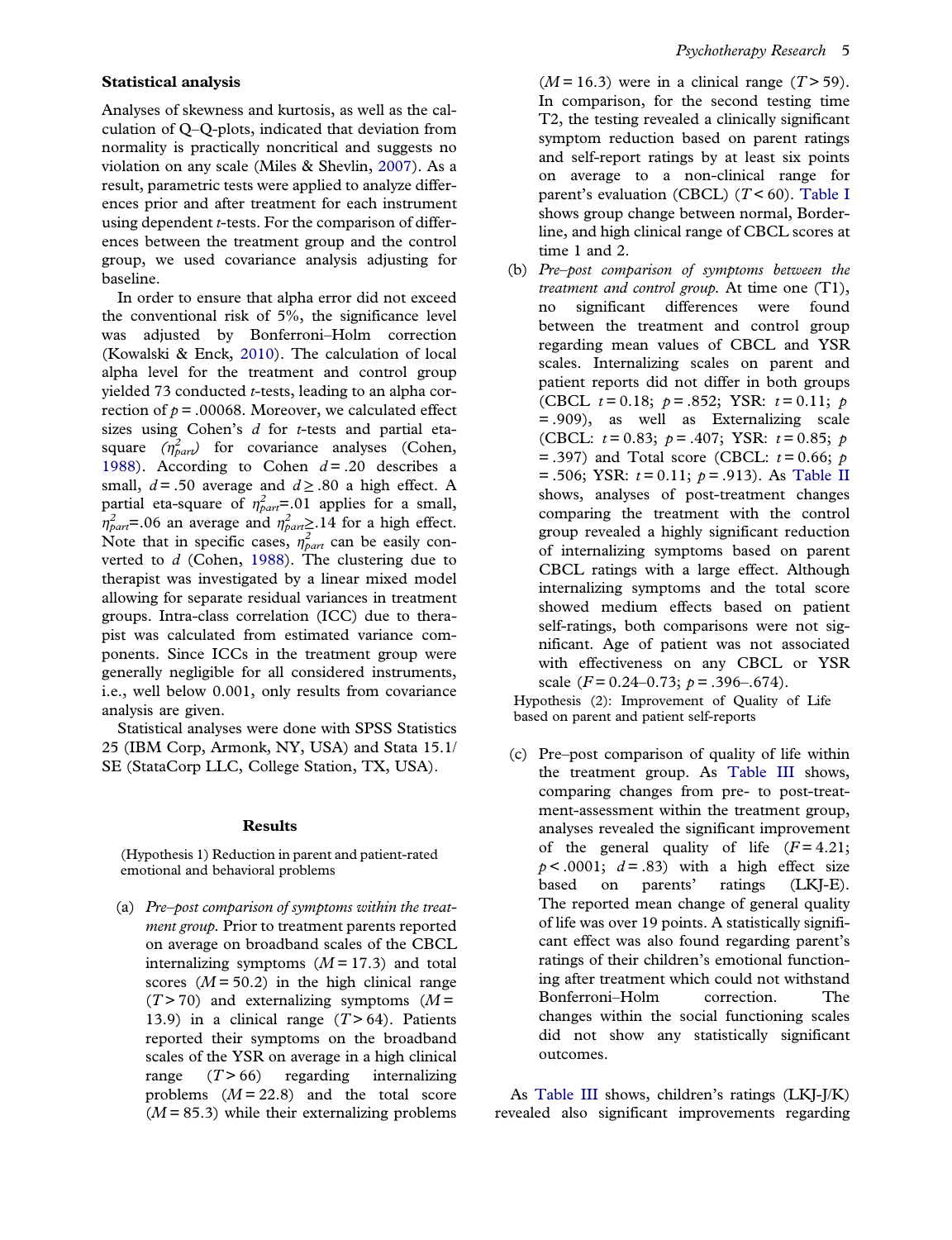<span id="page-6-0"></span>Table I. Treatment sample, mean scores of CBCL scales, comparing the number of patients ending in clinical or normal range pre- and posttreatment, based on parent ratings.

|            |                         | T1t                     |                 | T2t                     |                         |                 |  |
|------------|-------------------------|-------------------------|-----------------|-------------------------|-------------------------|-----------------|--|
|            | $M_{\rm Internalizing}$ | $M_{\rm Externalizing}$ | $M_{\rm Total}$ | $M_{\rm Internalizing}$ | $M_{\rm Externalizing}$ | $M_{\rm Total}$ |  |
| Normal     | 5.67 $(n=12)$           | 5.33 $(n=15)$           | 15.80 $(n=5)$   | 4.38 $(n=24)$           | 4.27 $(n=26)$           | 14.26 $(n=23)$  |  |
| Borderline | 11.33 $(n=6)$           | $11.53 (n=15)$          | $33.17(n=12)$   | 11.14 $(n=7)$           | 11.08 $(n=12)$          | 32.67 $(n=9)$   |  |
| Clinical   | $21.87 (n=38)$          | 20.31 $(n=26)$          | 59.85 $(n=39)$  | 18.92 $(n=25)$          | 21.39 $(n=18)$          | 56.79 $(n=24)$  |  |

Note.  $M_{\text{Internationalizing}}$ ,  $M_{\text{Externalizing}}$ ,  $M_{\text{Total}}$  = Mean Scores of CBCL Scales; T1 = pretreatment, T2 = post-treatment, t = treatment group.

their perceived quality of life with medium-to-high effects for the emotional functioning scale and general life quality. Emotional functioning increased on average up to 14 points from pre- to post-treatment, the general quality of life up to 15 points.

(a) Pre–post comparison of quality of life between treatment and control group. Comparing the treatment and control group, covariance analyses revealed highly significant differences for General Quality of Life based on parent's ratings (see [Table IV](#page-8-0)).

As [Table IV](#page-8-0) shows, social functioning within the family did not show a significant difference comparing treatment and control group but revealed a medium effect. We found a significant effect only on General Quality of Life parent rated ( $F = 9.77$ ,  $p$ = .001), not on any of the other life quality parameters (Emotional Functioning  $F = 2.10$ ;  $p = .131$ ; Social Functioning Family  $F = 1.90$ ;  $p = .159$ ; Social Functioning Siblings  $F = 2.10$ ;  $p = .131$ ; Social Functioning Peers  $F = 1.60$ ;  $p = .209$ ).

In [Table IV](#page-8-0) patient's ratings show a significant improvement for emotional functioning ( $p = .024$ ;  $\eta_{part}^2$  = .138) with a large effect that was also found regarding general quality of life but did not reach statistical significance ( $p = .060$ ;  $\eta_{part}^2 = .098$ ).

### Discussion

The current study focused on the treatment effectiveness of long-term psychodynamic psychotherapy for children and adolescents with mental disorders under routine care conditions. In accordance with the explicit interest of psychodynamic psychotherapy (Jakobsen et al., [2007](#page-9-0)) we focused not only on symptom change but especially on health-related quality of life as a meaningful indicator for change regarding general quality of relationships and the entire spectrum of emotional processing in children. This study was undertaken to examine statistically and clinically significant changes in parent and patient ratings of emotional and behavioral symptoms and quality of life after long-term psychodynamic child treatment that lasted on average 60 sessions. The treatment group was compared to an untreated quasi-randomized control group of equivalent child and adolescent patients in terms of age and symptoms, but not treatment length. The children in the treatment group showed internalizing symptoms and total scores in a high clinical range before treatment, based on parent (CBCL) and adolescent ratings (YSR).

As predicted, in comparison with a waitlist control group our results demonstrated significant symptom reductions with respect to internalizing symptoms according to parents. Comparing our results with preliminary findings on short-term

Table II. Pre–post comparison of symptoms between treatment and control group at T2, CBCL and YSR.

| Instrument    | Treatment group $(n = 56)$ |       | Control group $(n=24)$ |           |                  |         |                |
|---------------|----------------------------|-------|------------------------|-----------|------------------|---------|----------------|
|               | М                          | SD.   | $\boldsymbol{M}$       | <b>SD</b> | $\boldsymbol{F}$ | p       | $\eta_{par}^2$ |
| <b>CBCL</b>   |                            |       |                        |           |                  |         |                |
| Internalizing | 11.71                      | 7.80  | 16.12                  | 10.29     | 5.49             | $.022*$ | .07            |
| Externalizing | 11.23                      | 8.94  | 12.41                  | 8.65      | 0.01             | .925    | .00            |
| Total         | 35.45                      | 23.14 | 44.42                  | 24.24     | 1.99             | .162    | .03            |
| <b>YSR</b>    | $(n = 34)$                 |       | $(n=23)$               |           |                  |         |                |
| Internalizing | 15.52                      | 12.14 | 19.39                  | 8.24      | 2.19             | .145    | .04            |
| Externalizing | 11.88                      | 8.08  | 14.74                  | 5.97      | 1.41             | .240    | .03            |
| Total         | 63.70                      | 31.96 | 73.22                  | 20.79     | 2.02             | .161    | .04            |

Note.  $*=p$  < .05.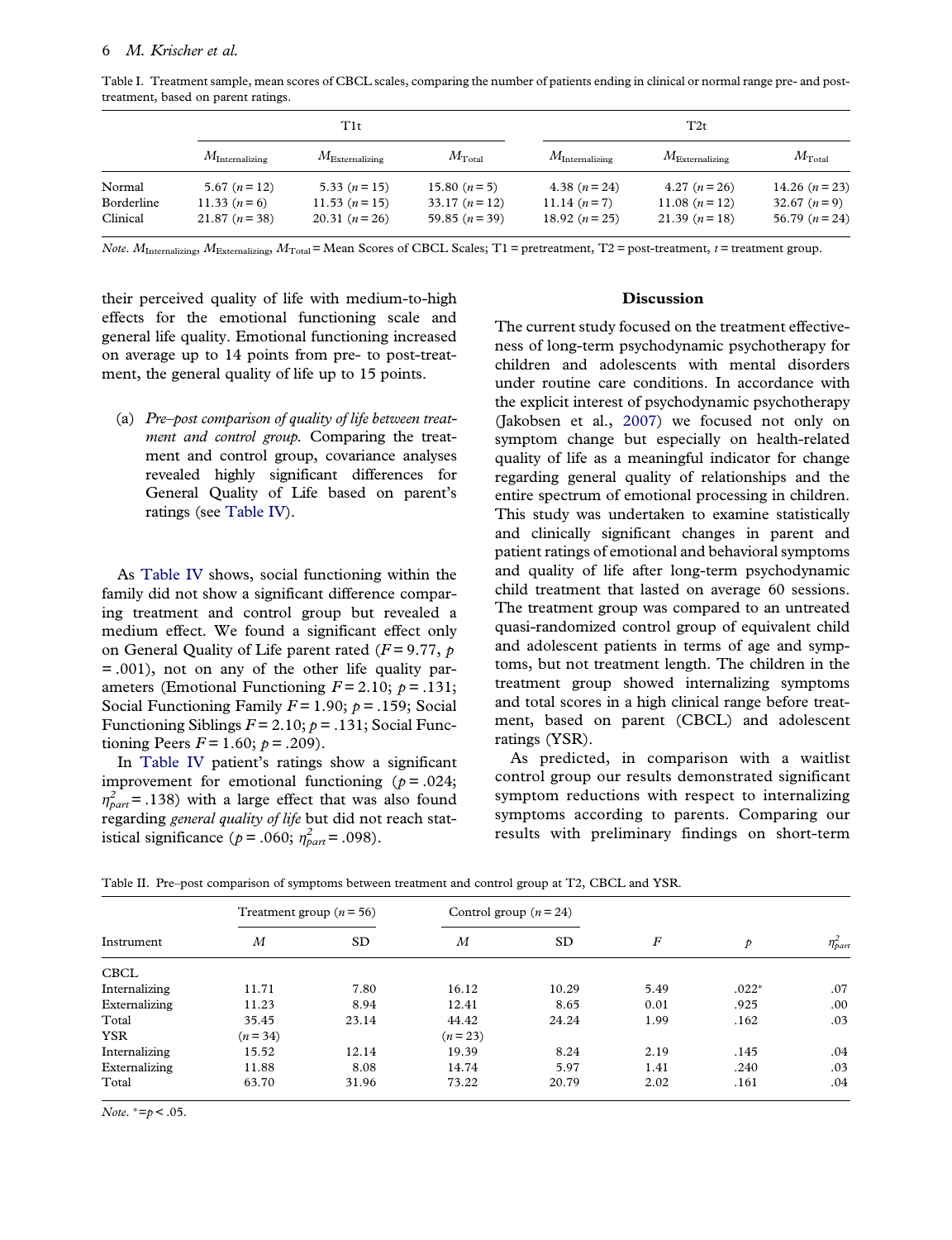<span id="page-7-0"></span>Table III. Pre–post comparison of quality of life within treatment group: Parents' perspective (LKJ-E) and patient's perspective (LKJ-K/J).

|                                     |                  | T1t              |           | T2t              |           |                  |                |     |
|-------------------------------------|------------------|------------------|-----------|------------------|-----------|------------------|----------------|-----|
| Instrument                          | $\boldsymbol{N}$ | $\boldsymbol{M}$ | <b>SD</b> | $\boldsymbol{M}$ | <b>SD</b> | $\boldsymbol{F}$ | $\mathcal{P}$  | d   |
| LKJ-E                               |                  |                  |           |                  |           |                  |                |     |
| Emotional functioning               | 46               | 61.49            | 20.44     | 68.42            | 16.16     | 2.49             | $.016*$        | .38 |
| Social functioning (parents/family) | 46               | 49.48            | 22.66     | 54.34            | 22.43     | 1.57             | .123           | .22 |
| Social functioning (siblings)       | 46               | 40.22            | 37.77     | 45.47            | 32.94     | 1.06             | .295           | .15 |
| Social functioning (peers)          | 46               | 70.29            | 24.65     | 73.80            | 19.81     | 1.11             | .270           | .16 |
| General quality of life             | 46               | 51.21            | 23.85     | 68.11            | 16.07     | 4.21             | $\leq 0.01***$ | .83 |
| LKI-J/K                             |                  |                  |           |                  |           |                  |                |     |
| Emotional functioning               | 26               | 60.44            | 22.31     | 75.09            | 14.68     | 3.43             | $.002**$       | .78 |
| Social functioning (parents/family) | 26               | 51.52            | 11.37     | 53.14            | 11.85     | .51              | .608           | .14 |
| Social functioning (siblings)       | 26               | 48.65            | 19.79     | 55.19            | 19.53     | 1.44             | .162           | .33 |
| Social functioning (peers)          | 26               | 79.17            | 20.57     | 72.56            | 23.32     | 1.23             | .228           | .30 |
| General quality of life             | 26               | 48.93            | 25.28     | 64.31            | 20.01     | 3.02             | $.006**$       | .67 |

Note.  $* = p < .05$ ,  $* = p < .01$ ,  $* * = p < .001$ ; T1 = pretreatment, T2 = post-treatment, t = treatment group.

psychodynamic psychotherapy (Krischer et al., [2013](#page-9-0)) within a similar sample our findings indicated that larger effects were associated with longer treatment duration. Thus, the current results can blend into the literature indicating that long-term psychodynamic psychotherapy can clinically and statistically improve internalizing symptomatology of children and adolescents with different psychiatric problems under routine care conditions (Midgley et al., [2017](#page-9-0)). The missing statistical significance in YSR ratings might be based on the small sample size.

In order to extend these findings, we focused on treatment effects of health-related quality of life in children and adolescents after long-term psychodynamic treatment. As psychodynamic psychotherapy aims not only at changing symptoms but also at solving inner conflicts that prevent from high quality of life, it was a specific research focus of this study to investigate whether long-term psychodynamic child psychotherapy attains its treatment goal to change the quality of life. A former study of short-term psychodynamic psychotherapy did not reveal changes regarding the quality of life after 25 sessions of treatment (Krischer et al., [2013](#page-9-0)). Our findings indicate that emotional functioning increases significantly with long-term psychodynamic psychotherapy based on self-ratings and general quality of life based on parent ratings, both showing large statistical effects. As described above, the construct of emotional functioning focuses on general mood, satisfaction, well-being, self-confidence, and social skills (Flechtner et al., [2000\)](#page-8-0). Further research is needed to shed light on this finding. Comparing mean adolescent ratings pre- and post-treatment, patients reported an average improvement of these parameters over 10 points after treatment which indicates a moderate clinical effect.

The results correspond with previous control group studies that could verify improvement of general functioning in children and adolescents with psychiatric problems based on psychodynamic psychotherapy (Nemirovski Edlund & Carlberg, [2016\)](#page-9-0). By this means, our findings provide evidence that long-term psychodynamic treatment can change not only internalizing symptoms but also the quality of life in a clinically relevant way. In accordance with the study of Weitkamp and co-workers (Weitkamp et al., [2014](#page-9-0)) the present findings support the assumption that health-related quality of life in children with psychiatric disorders is elicited by long-term psychodynamic treatment.

In summary, our results indicate that psychodynamic long-term child treatment enables to not only improve symptoms but also increase the quality of life for children and adolescents suffering from a psychopathological disorder in a meaningful way. This finding can add to the research discussion by showing that—compared to short-term—only longterm psychodynamic treatment was associated with improving the quality of life in children and adolescents with psychopathology. Based on our findings it would be of great interest for future research to systematically assess benefits that are associated with long-term as compared to short-term psychodynamic treatment in a sufficiently powered randomized clinical trial.

### Limitations

The findings are based on self-report instruments, implying the danger of mono-method bias. Clinical interviews by experienced clinicians would have added to the validity of the data. Diagnoses were given by a clinician based on a routine method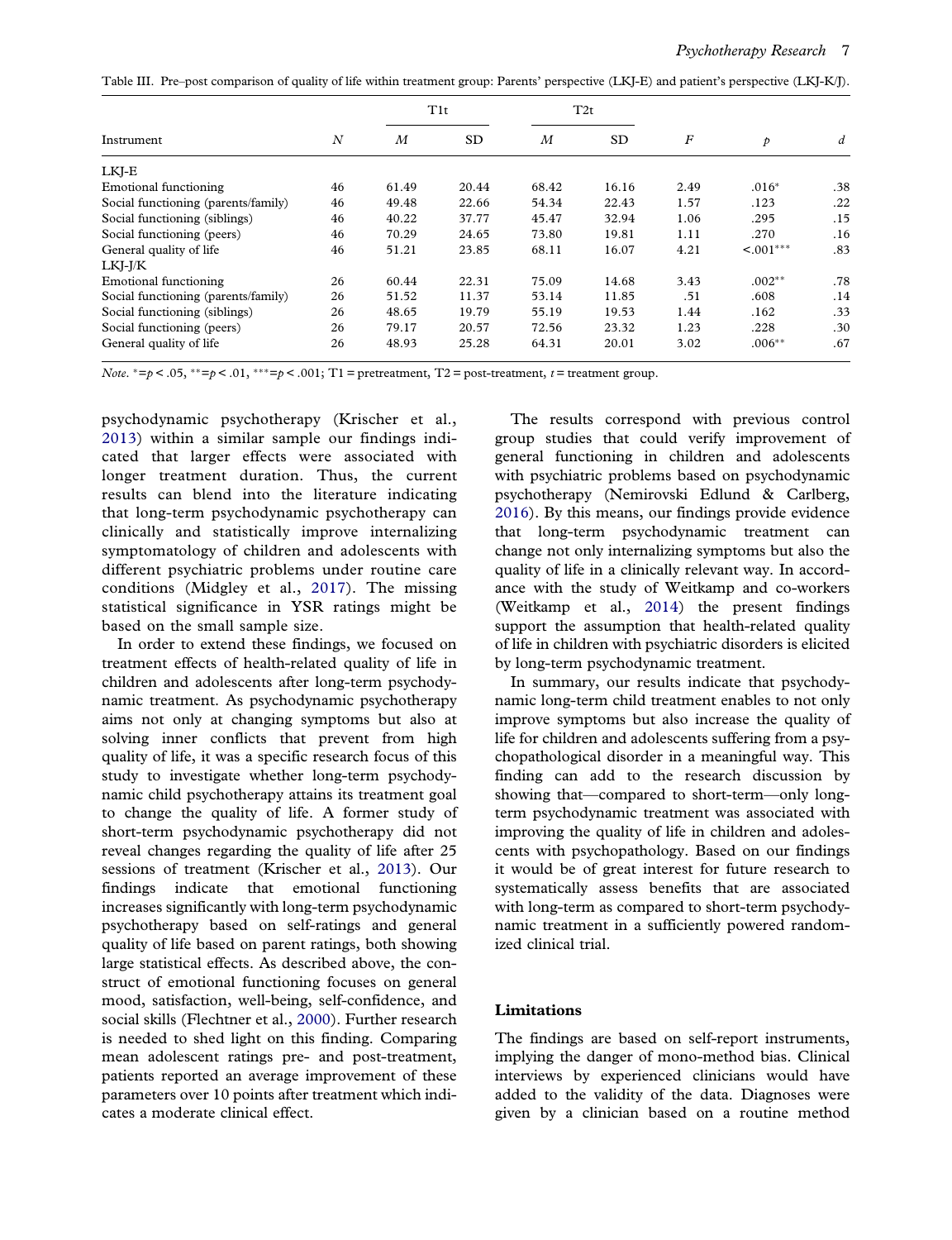### <span id="page-8-0"></span>8 M. Krischer et al.

Table IV. Pre–post comparison of symptoms between treatment and control group at T2, parent's perspective (LKJ-E) and patient's perspective (LKJ-J/K).

|                                     | Treatment<br>group $(n=46)$ |           | Control<br>group $(n=22)$ |           |       |                |         |
|-------------------------------------|-----------------------------|-----------|---------------------------|-----------|-------|----------------|---------|
| Instrument                          | M                           | <b>SD</b> | M                         | <b>SD</b> | F     | $\mathcal{P}$  | $n p^2$ |
| LKJ-E                               |                             |           |                           |           |       |                |         |
| Emotional functioning               | 68.42                       | 16.16     | 63.41                     | 21.81     | 2.31  | .133           | .03     |
| Social functioning (parents/family) | 54.34                       | 22.43     | 45.88                     | 17.42     | 3.61  | .062           | .05     |
| Social functioning (siblings)       | 45.47                       | 32.94     | 34.46                     | 26.63     | 2.38  | .128           | .04     |
| Social functioning (peers)          | 73.80                       | 19.81     | 66.45                     | 26.91     | 1.87  | .176           | .03     |
| General quality of life             | 68.11                       | 16.07     | 47.97                     | 25.05     | 15.34 | $\leq 0.01***$ | .19     |
| LKI-J/K                             | $TG(n = 26)$                |           | $CG(n = 12)$              |           |       |                |         |
| Emotional functioning               | 75.09                       | 14.68     | 62.28                     | 23.21     | 5.59  | $.024*$        | .14     |
| Social functioning (parents/family) | 53.14                       | 11.85     | 56.36                     | 15.33     | 0.13  | .722           | .00     |
| Social functioning (siblings)       | 55.19                       | 19.53     | 52.75                     | 18.25     | 0.00  | .973           | .00     |
| Social functioning (peers)          | 72.56                       | 23.32     | 69.25                     | 28.81     | 0.72  | .790           | .00     |
| General quality of life             | 64.31                       | 20.01     | 55.27                     | 20.43     | 3.78  | .060           | .10     |

Note.  $* = p < .05$ ,  $** = p < .001$ .

without a standardized diagnostic instrument. The sample sizes were rather small which restricts the generalization of the findings. Due to ethical issues, we could not include a parallelized long-term control group of children who did not receive any treatment for a parallel length of time. Therefore, greater change in the treatment group could simply be a result of the longer time-period than in the control group. This restricts the generalizability of the findings. Moreover, the absence of a post-treatment follow-up restricts the findings insofar as to test whether the changes in quality of life and symptoms are maintained after treatment. Moreover, the life quality instrument is well-validated but data with respect to the question of treatment effectiveness are missing.

Furthermore, the patient sample is a heterogeneous group which has the advantage of a natural health care context but limits the conclusion for particular psychiatric disorders and the quality and scientific relevance of the study. The study lacks randomization and a manualized intervention and disorder-specific outcome criteria. Moreover, the absence of experienced and licensed children and adolescent's psychotherapists instead of psychotherapists in training reduces the scope of the study.

### Conclusion

In summary, with this study, we could show that clinically referred child patients with a mixed set of difficulties can benefit from long-term psychodynamic psychotherapy under routine care conditions. Our findings indicated that in accordance with its explicit aim long-term psychodynamic treatment can improve not only symptoms but also the quality of life, including general mood, satisfaction, wellbeing, and self-confidence, based on parent and self-ratings.

### Disclosure statement

The authors report no conflict of interest.

### References

- Aaronson, N. K., Ahmedzai, S., Bergman, B., Bullinger, M., Cull, A., Duez, N. J., … Takeda, F. ([1993](#page-4-0)). The European organization for research and treatment of Cancer QLQ-C30: A quality-of-life instrument for use in international clinical trials in oncology. Journal of the National Cancer Institute, 85(5), 365–376.
- Cohen, J. ([1988](#page-5-0)). Statistical power analysis for the behavioral sciences (2nd ed.). New York, NY: Academic Press.
- Döpfner, M., Plück, J., Kinnen, C., & Arbeitsgruppe Deutsche Child Behavior Checklist ([2014\)](#page-4-0). Manual of the German versions of the Child Behavior Checklist for school-aged children and adolescents by Thomas M. Achenbach. Child Behavior Checklist (CBCL/ 6-18R), Teacher Report Form (TRF/6-18R), Youth Self-Report (YSR/11-18R)]. Göttingen, Deutschland: Hogrefe.
- Esser, G., & Blank, S. [\(2011\)](#page-1-0). Efficacy of psychotherapy in childhood and adolescence. Praxis für Kinderpsychologie und Kinderpsychiatrie, 60, 626–638.
- Flechtner, H., Hellmann-Mersch, B., Kranendonk, S., Luther, S., Möller, K., & Lehmkuhl, G. ([2000\)](#page-4-0). Assessment of quality of life in child and adolescent psychiatry. The parent report "LKJ-E" out of the self-report system "LKJ" (quality of life in child and adolescent psychiatry). In M. Bullinger, J. Siegrist, & U. Ravens-Sieberer (Eds.), Life quality research from medicine psychological and sociological perspective (pp. 247–273). Göttingen: Hogrefe.
- Flechtner, H., Möller, K., Kranendonk, S., Luther, S., & Lehmkuhl, G. ([2002](#page-4-0)). The subjective quality of life of children and adolescents with psychiatric disturbances: Development and validation of a new assessment tool. Praxis der Kinderpsychologie und Kinderpsychiatrie, 51, 77–91.